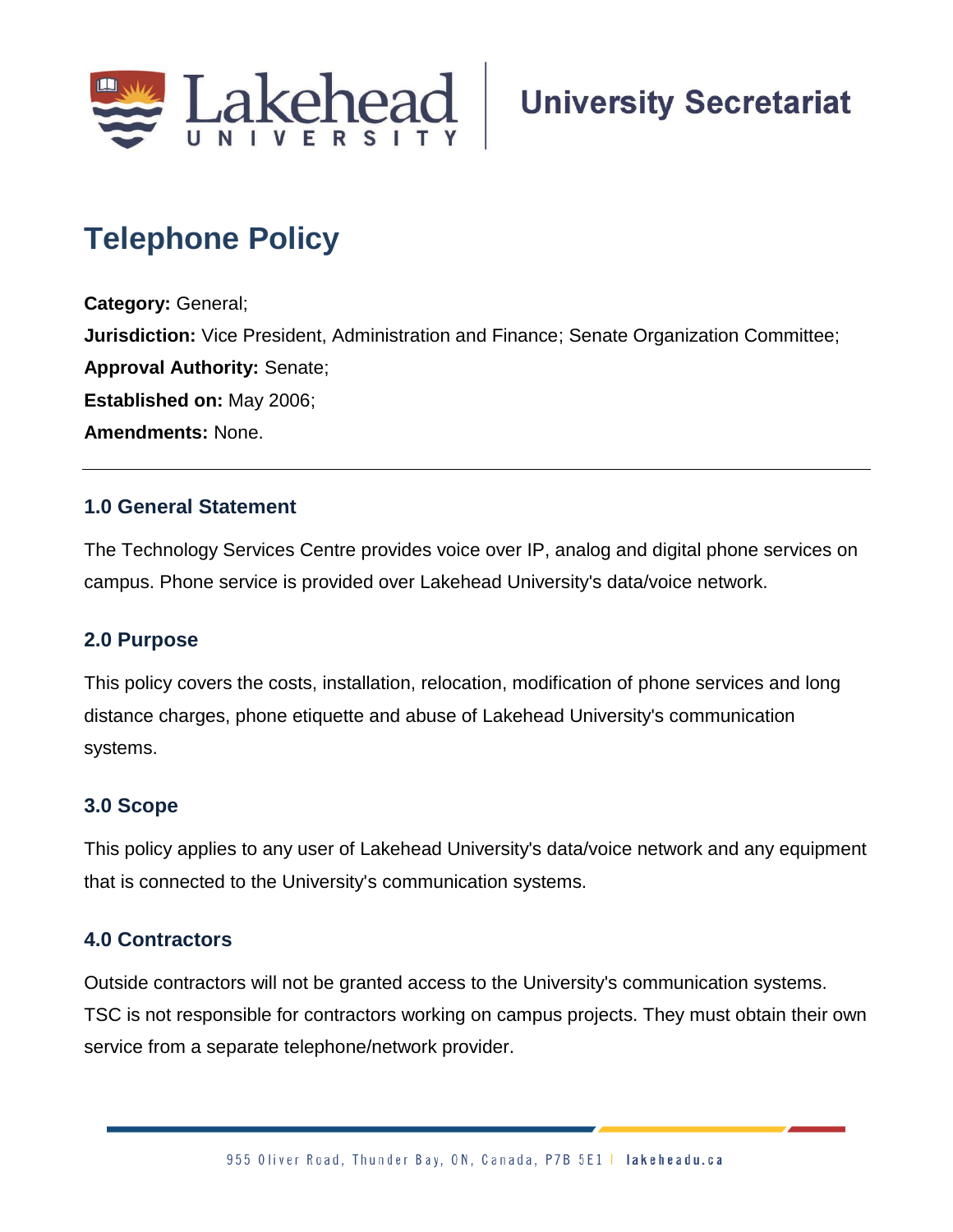# **5.0 Support of Traditional Phone Systems**

TSC does not support analog lines for conventional phone service, such as cordless phones since the advancement of new IP technology on Lakehead University campus.

# **6.0 Policy**

#### 6.1 **New Installations**

Departments are responsible for determining the level and type of telephone features each faculty or staff member needs.

Installation requests require an approved TSC technician to install and program new telephone extensions and features of an IP phone

Installation requests for a fax, modem, interact, courtesy and emergency phones require an approved TSC technician to install and program telephone extensions and features on equipment

Costs incurred by programmed features are assumed by the requesting department. For example long distance, toll free number settings, etc.

Submission of a budget code and approval for the requested work are required before any Installation will be committed to. Costs associated with the installation will be billed to the requesting department.

Note: See procedure (1.2) for complete details of New Installation Requests.

## 6.2 **Service of Analog, IP Phones**

Service of telephony equipment at Lakehead University applies to previously installed equipment or lines not functioning in a desired manner.

Service inquires have first priority, to ensure that the reliability of the communication systems are restored as quickly as possible.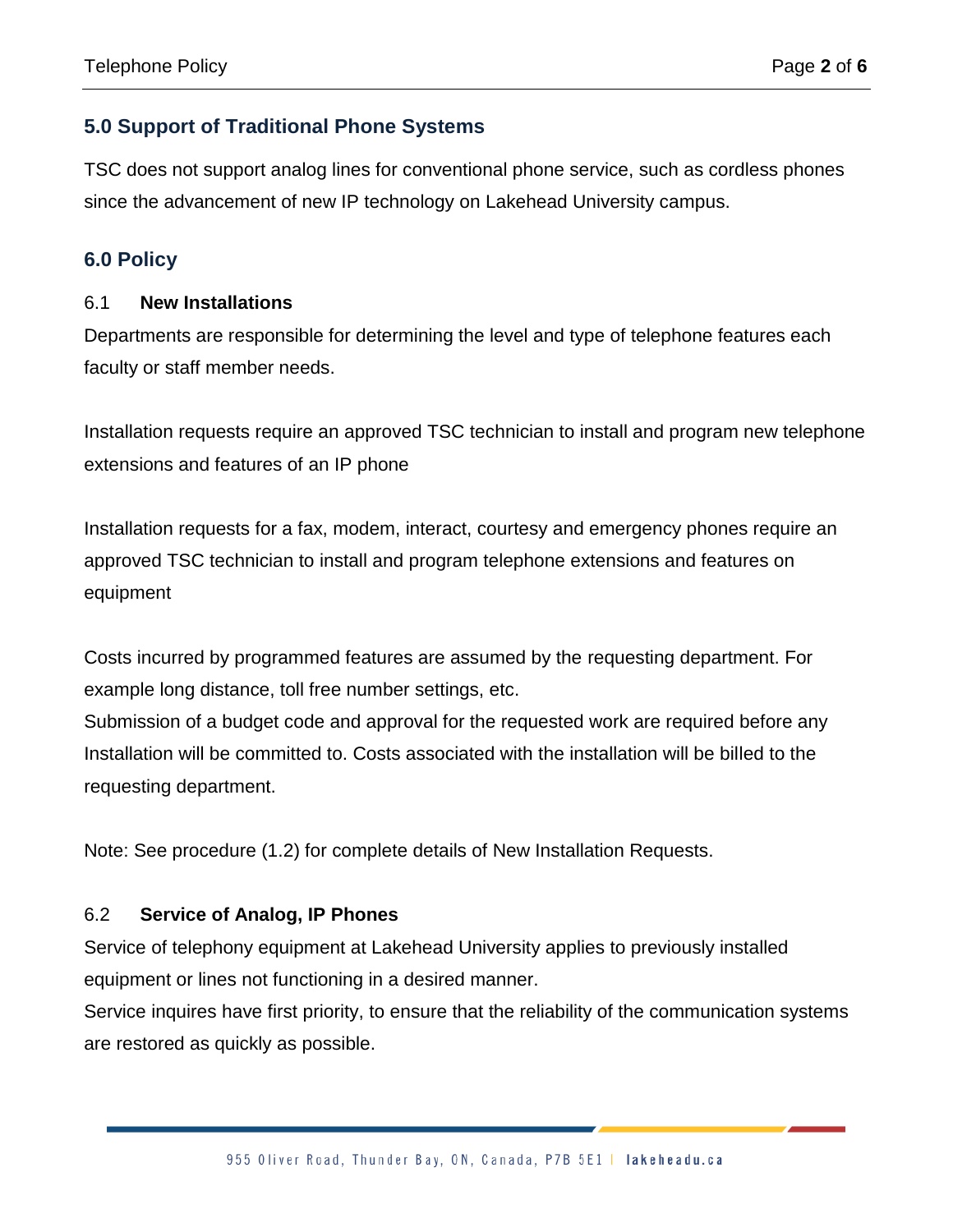Service requests require an approved TSC technician to assess and resolve issues which arise from non functioning items, such as no dial tone, cable breakage, or defective parts. A service request, budget code and approval for requested work are required before any service will be provided. Costs associated with the service request will be billed to the requesting department.

NOTE: See phone procedure (2.2) for full details regarding service requests.

#### 6.3 **Relocation of Analog Lines, Digital Lines or IP Phone Services**

Relocation of Lakehead University telephony equipment must be given five business days notice prior to requested move where existing infrastructure exists. Equipment may only be moved by an approved TSC technician to keep the integrity of all information accurate and up to date.

TSC technicians are not responsible for moving office equipment (e.g. fax machines) to requested locations.

Submission of a budget code and approval for the requested work are required before any relocation will be committed to. Costs associated with the relocation request will be billed to the requesting department.

NOTE: See phone procedure (4.2) for full details regarding relocation requests.

#### 6.4 **Modification of an Analog Line, Digital Line or IP Phone**

Modification of analog, digital and IP phone lines requires an approved TSC technician to program requested changes to the phone system. Which may include programming of various software features, such as long distance or name display changes.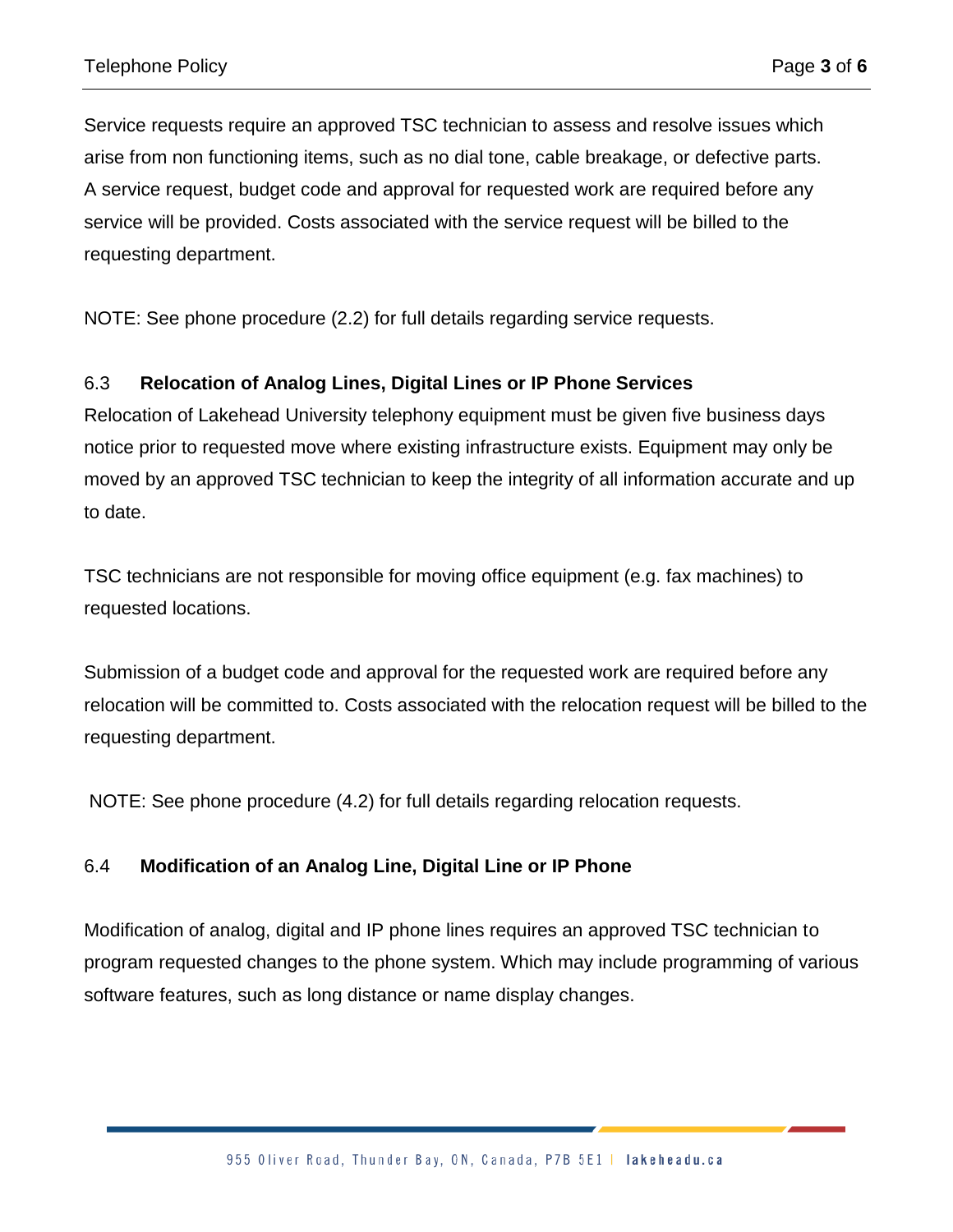Submission of a budget code and approval for the requested modification(s) are required before any modification(s) will be committed to. Costs associated with the modification(s) will be billed to the requesting department.

NOTE: See modification procedure (5.2) for full details regarding modification requests.

## 6.5 **Ownership and Leasing**

The University maintains ownership over all analog, digital line service, IP phone service and related equipment associated with providing telecommunication service at Lakehead University.

It is the responsibility of each department leasing phone extensions and phone equipment to designate services to member's of its staff from their available resources. If a department does not have an extra phone or phone extensions available, they must request additional resources using the procedure for new installations.

NOTE: See Installation procedure (1.2) for full details regarding installation requests. When a staff member is moving from one department to another, they may not take their existing phone services with them. The phone and phone extensions are not transferable without authorization from the department leasing the resources.

#### 6.6 **Phone Etiquette/Abuse**

Telephone service (authorization code/dial tone/voicemail) may be withdrawn at any time for the following reasons:

- Using University voice mail system to defame, harass, intimidate or threaten
- Placing harassing telephone calls to defame, harass, intimidate or threaten
- Tampering with a voice mailbox that belongs to someone else.
- Abusing long distance charges.
- Deliberate damage to University phone equipment
- Violation of any existing polices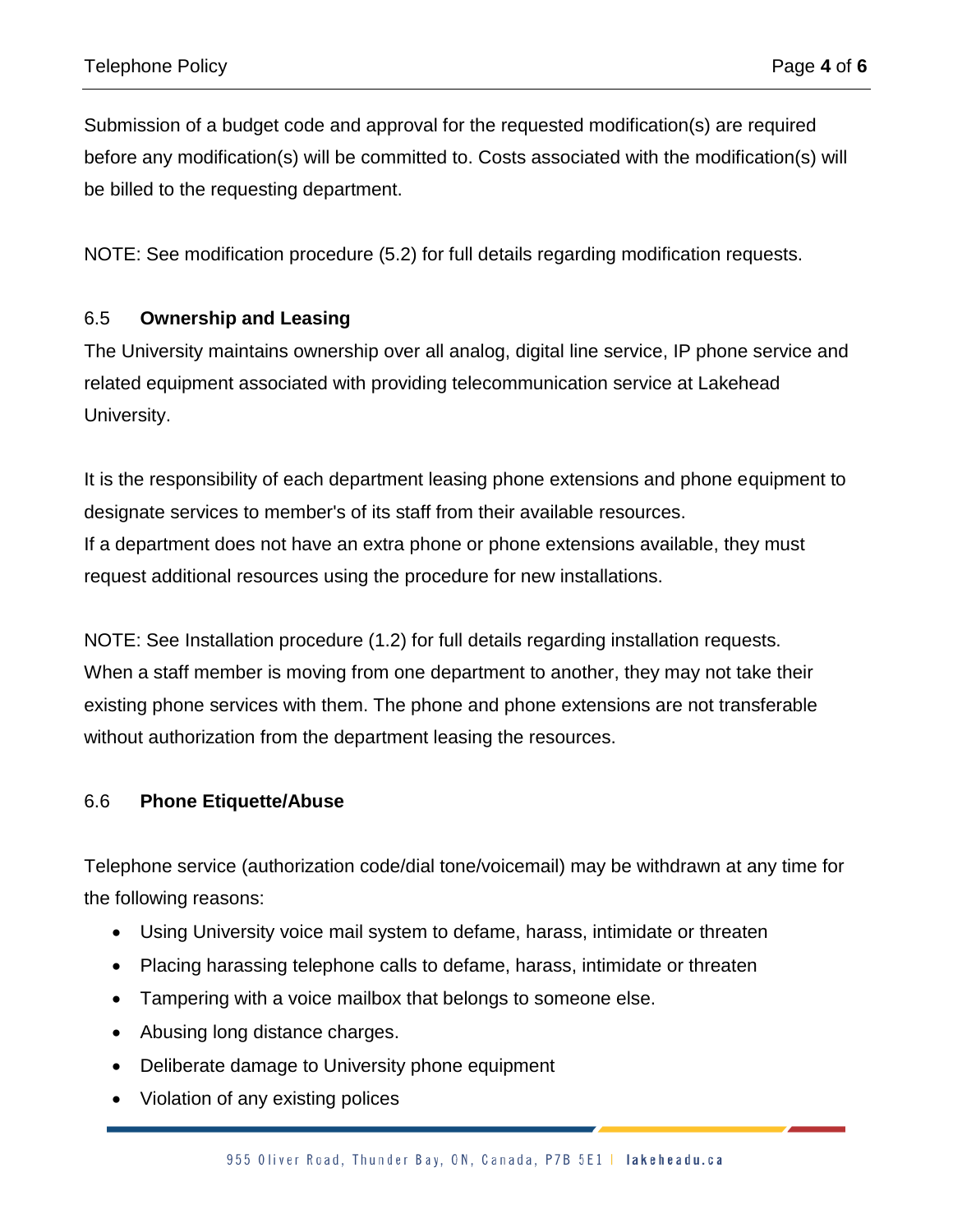Such matters may result in additional disciplinary action.

#### 6.7 **Voicemail**

Voicemail service at Lakehead University enables a user to access confidential voicemail messages using their telephone extension and password, on or off campus.

- Voicemail password is valid for 180 days and a prompt will indicate when you must change your password
- Voicemail messages will be auto deleted seven days after having listened to the message
- Voicemail passwords must be at least 4 digits and it will not allow you to use 1-2-3-4 as a password

Submission of a budget code and an approval for the reset of the voicemail password are required before the reset can be committed to. Costs associated with the reset will be billed to the requesting department.

NOTE: See phone procedure (2.2) for full details regarding service requests.

## 6.8 **Telephone Caller ID**

Lakehead University's telephone caller id is a complete listing of all faculty, staff and extension numbers associated with the University. All caller id name display on phones will list the person's name and telephone extension number. Request to unlist is not allowed per University policy.

Submission of a budget code and approval for a name change are required before the change can be committed to. Costs associated with any name or calling line id change will be billed to the requesting department.

NOTE: See phone procedure (2.2) for full details regarding service requests.

## 6.9 **Call Before You Dig**